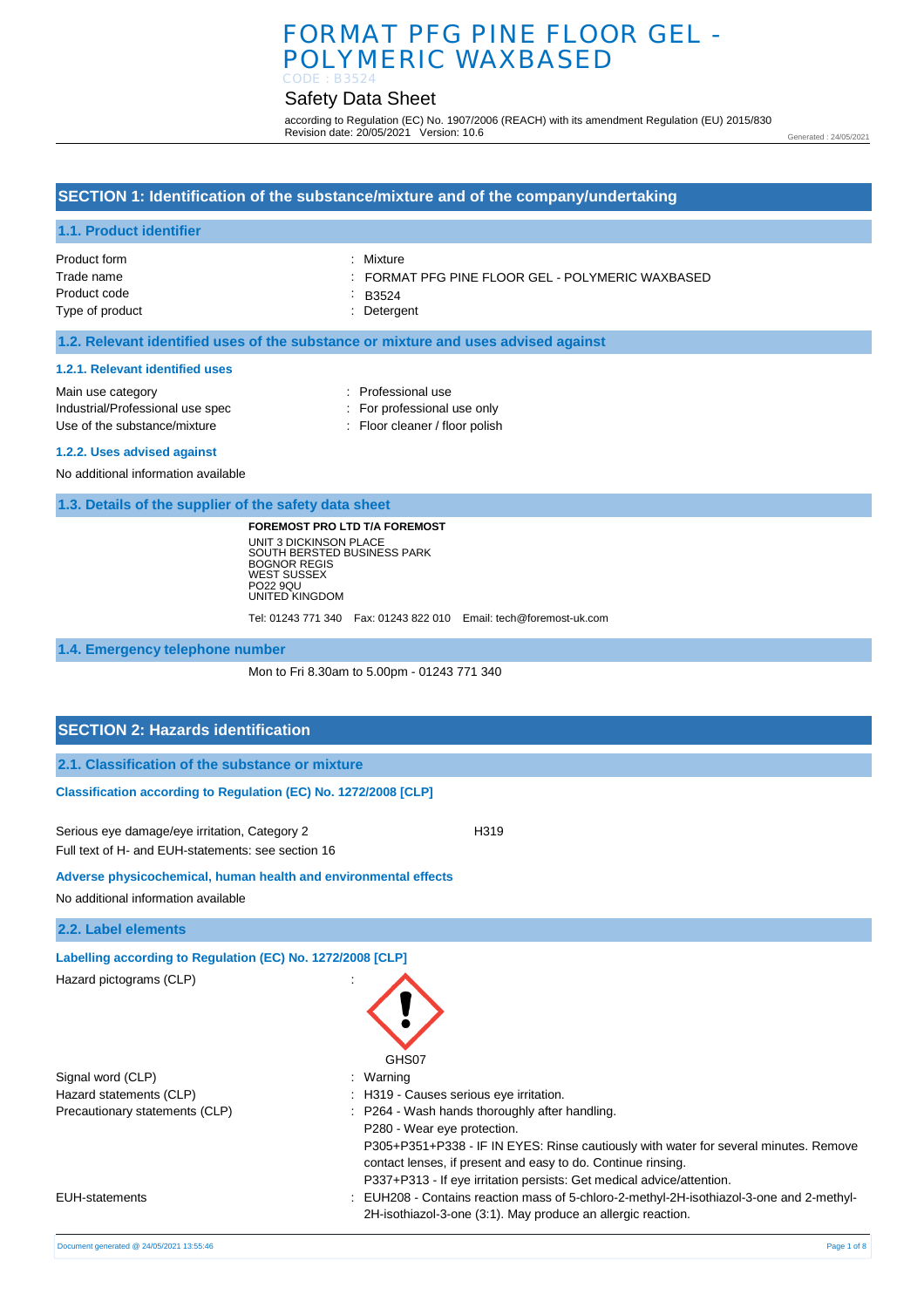# Safety Data Sheet

according to Regulation (EC) No. 1907/2006 (REACH) with its amendment Regulation (EU) 2015/830

## **2.3. Other hazards**

No additional information available

## **SECTION 3: Composition/information on ingredients**

## **3.1. Substances**

## Not applicable

**3.2. Mixtures**

| <b>Name</b>                                                                                       | <b>Product identifier</b>                                                          | $\frac{9}{6}$ | <b>Classification according to</b><br><b>Regulation (EC) No.</b><br>1272/2008 [CLP]                                                                                                                                               |
|---------------------------------------------------------------------------------------------------|------------------------------------------------------------------------------------|---------------|-----------------------------------------------------------------------------------------------------------------------------------------------------------------------------------------------------------------------------------|
| Alcohol Alkoxylate                                                                                | (CAS-No.) 166736-08-9<br>(REACH-no) Exempt/Polymer                                 | $1 - 5$       | Acute Tox. 4 (Oral), H302<br>Eye Dam. 1, H318                                                                                                                                                                                     |
| reaction mass of 5-chloro-2-methyl-2H-isothiazol-3-<br>one and 2-methyl-2H-isothiazol-3-one (3:1) | (CAS-No.) 55965-84-9<br>(EC Index-No.) 613-167-00-5<br>(REACH-no) 01-2120764691-48 | < 0.1         | Acute Tox. 2 (Inhalation), H330<br>Acute Tox. 2 (Dermal), H310<br>Acute Tox. 3 (Oral), H301<br>Skin Corr. 1C, H314<br>Eye Dam. 1, H318<br>Skin Sens, 1A, H317<br>Aquatic Acute 1, H400 (M=100)<br>Aquatic Chronic 1, H410 (M=100) |

| <b>Specific concentration limits:</b>                                                             |                                                                                    |                                                                                                                                                                                                                  |  |  |
|---------------------------------------------------------------------------------------------------|------------------------------------------------------------------------------------|------------------------------------------------------------------------------------------------------------------------------------------------------------------------------------------------------------------|--|--|
| <b>Name</b>                                                                                       | <b>Product identifier</b>                                                          | <b>Specific concentration limits</b>                                                                                                                                                                             |  |  |
| Alcohol Alkoxylate                                                                                | (CAS-No.) 166736-08-9<br>(REACH-no) Exempt/Polymer                                 | $(1 < C \le 10)$ Eye Irrit. 2, H319<br>$(10 < C < 100)$ Eye Dam. 1, H318                                                                                                                                         |  |  |
| reaction mass of 5-chloro-2-methyl-2H-isothiazol-3-<br>one and 2-methyl-2H-isothiazol-3-one (3:1) | (CAS-No.) 55965-84-9<br>(EC Index-No.) 613-167-00-5<br>(REACH-no) 01-2120764691-48 | (0.0015 ≤C ≤ 100) Skin Sens. 1A, H317<br>$(0.06 \leq C < 0.6)$ Skin Irrit. 2, H315<br>$(0.06 \leq C < 0.6)$ Eye Irrit. 2, H319<br>$(0.6 \leq C \leq 100)$ Eye Dam. 1, H318<br>(0.6 ≤C ≤ 100) Skin Corr. 1C, H314 |  |  |

Full text of H- and EUH-statements: see section 16

| <b>SECTION 4: First aid measures</b>                                          |                                                                                                                                                                                                                                         |
|-------------------------------------------------------------------------------|-----------------------------------------------------------------------------------------------------------------------------------------------------------------------------------------------------------------------------------------|
| 4.1. Description of first aid measures                                        |                                                                                                                                                                                                                                         |
| First-aid measures after inhalation                                           | : Remove person to fresh air and keep comfortable for breathing.                                                                                                                                                                        |
| First-aid measures after skin contact<br>First-aid measures after eye contact | : Wash skin with plenty of water.<br>: IF IN EYES: Rinse cautiously with water for several minutes. Remove contact lenses, if<br>present and easy to do. Continue rinsing. If eye irritation persists: Get medical<br>advice/attention. |
| First-aid measures after ingestion                                            | : Give nothing or a little water to drink. Get medical advice/attention if you feel unwell.                                                                                                                                             |
| 4.2. Most important symptoms and effects, both acute and delayed              |                                                                                                                                                                                                                                         |
|                                                                               |                                                                                                                                                                                                                                         |

No additional information available

## **4.3. Indication of any immediate medical attention and special treatment needed**

Treat symptomatically.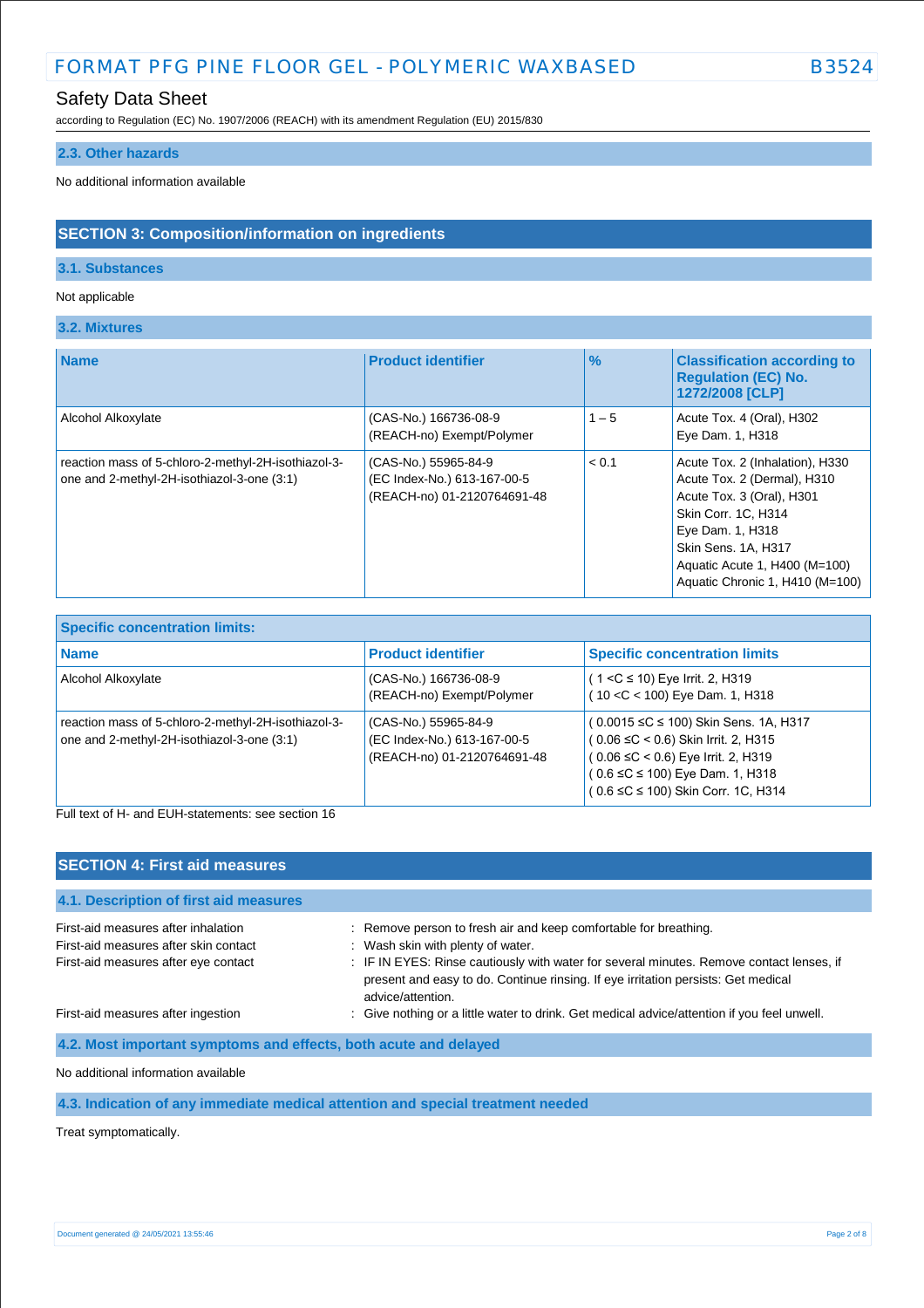## Safety Data Sheet

according to Regulation (EC) No. 1907/2006 (REACH) with its amendment Regulation (EU) 2015/830

| <b>SECTION 5: Firefighting measures</b>                                  |                                                                        |
|--------------------------------------------------------------------------|------------------------------------------------------------------------|
| 5.1. Extinguishing media                                                 |                                                                        |
| Suitable extinguishing media                                             | : Carbon dioxide. Dry powder. Foam.                                    |
| 5.2. Special hazards arising from the substance or mixture               |                                                                        |
| No additional information available                                      |                                                                        |
| 5.3. Advice for firefighters                                             |                                                                        |
| No additional information available                                      |                                                                        |
|                                                                          |                                                                        |
| <b>SECTION 6: Accidental release measures</b>                            |                                                                        |
| 6.1. Personal precautions, protective equipment and emergency procedures |                                                                        |
| 6.1.1. For non-emergency personnel                                       |                                                                        |
| Emergency procedures                                                     | : Evacuate unnecessary personnel.                                      |
| 6.1.2. For emergency responders                                          |                                                                        |
| Protective equipment                                                     | Use personal protective equipment as required.<br>$\ddot{\phantom{a}}$ |
| <b>6.2. Environmental precautions</b>                                    |                                                                        |
| Avoid release to the environment.                                        |                                                                        |
| 6.3. Methods and material for containment and cleaning up                |                                                                        |
| For containment                                                          | Collect spillage.                                                      |

# Methods for cleaning up example of the spills with inert solids, such as clay or diatomaceous earth as soon as possible.

**6.4. Reference to other sections**

For further information refer to section 8: "Exposure controls/personal protection". For further information refer to section 13.

| <b>SECTION 7: Handling and storage</b>                                                                                 |                                                                                                                                                                                                       |  |  |  |
|------------------------------------------------------------------------------------------------------------------------|-------------------------------------------------------------------------------------------------------------------------------------------------------------------------------------------------------|--|--|--|
| 7.1. Precautions for safe handling                                                                                     |                                                                                                                                                                                                       |  |  |  |
| Precautions for safe handling<br>Hygiene measures<br>7.2. Conditions for safe storage, including any incompatibilities | : Avoid contact with eyes.<br>: Do not eat, drink or smoke when using this product.                                                                                                                   |  |  |  |
| <b>Technical measures</b><br>Storage conditions<br>Incompatible products<br>Special rules on packaging                 | : Does not require any specific or particular technical measures.<br>: Keep container closed when not in use.<br>: Oxidizing agent. Strong acids. Strong bases.<br>: Keep only in original container. |  |  |  |

**7.3. Specific end use(s)**

No additional information available

## **SECTION 8: Exposure controls/personal protection**

## **8.1. Control parameters**

**8.1.1 National occupational exposure and biological limit values**

No additional information available

#### **8.1.2. Recommended monitoring procedures**

No additional information available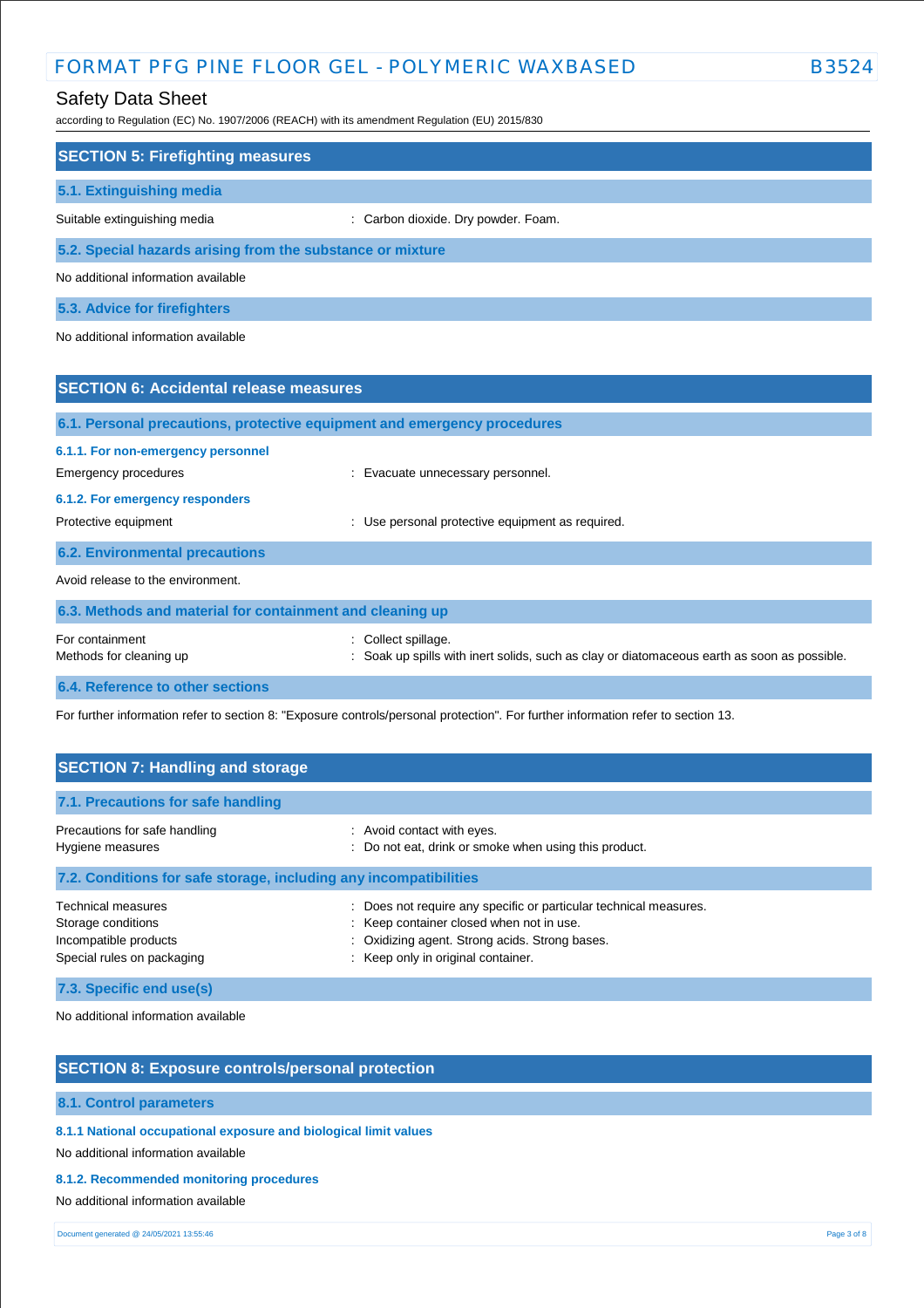## Safety Data Sheet

according to Regulation (EC) No. 1907/2006 (REACH) with its amendment Regulation (EU) 2015/830

#### **8.1.3. Air contaminants formed**

No additional information available

#### **8.1.4. DNEL and PNEC**

No additional information available

## **8.1.5. Control banding**

No additional information available

**8.2. Exposure controls**

#### **8.2.1. Appropriate engineering controls**

# No additional information available

## **8.2.2. Personal protection equipment**

#### **Personal protective equipment symbol(s):**



#### **8.2.2.1. Eye and face protection**

| Eye protection:        |  |
|------------------------|--|
| Safety glasses. EN 166 |  |
|                        |  |

### **8.2.2.2. Skin protection**

#### **Skin and body protection:**

Not required for normal conditions of use

#### **Hand protection:**

In case of repeated or prolonged contact wear gloves. Chemical resistant gloves (according to European standard EN 374 or equivalent)

# **Other skin protection Materials for protective clothing:**

Not required for normal conditions of use

#### **8.2.2.3. Respiratory protection**

#### **Respiratory protection:**

Not required for normal conditions of use

#### **8.2.2.4. Thermal hazards**

No additional information available

#### **8.2.3. Environmental exposure controls**

Colour : Green. Odour : sharp.

No additional information available

| <b>SECTION 9: Physical and chemical properties</b> |                                                            |  |
|----------------------------------------------------|------------------------------------------------------------|--|
|                                                    | 9.1. Information on basic physical and chemical properties |  |
| Physical state<br>Appearance                       | : Liauid<br>: Soft, soapy texture.                         |  |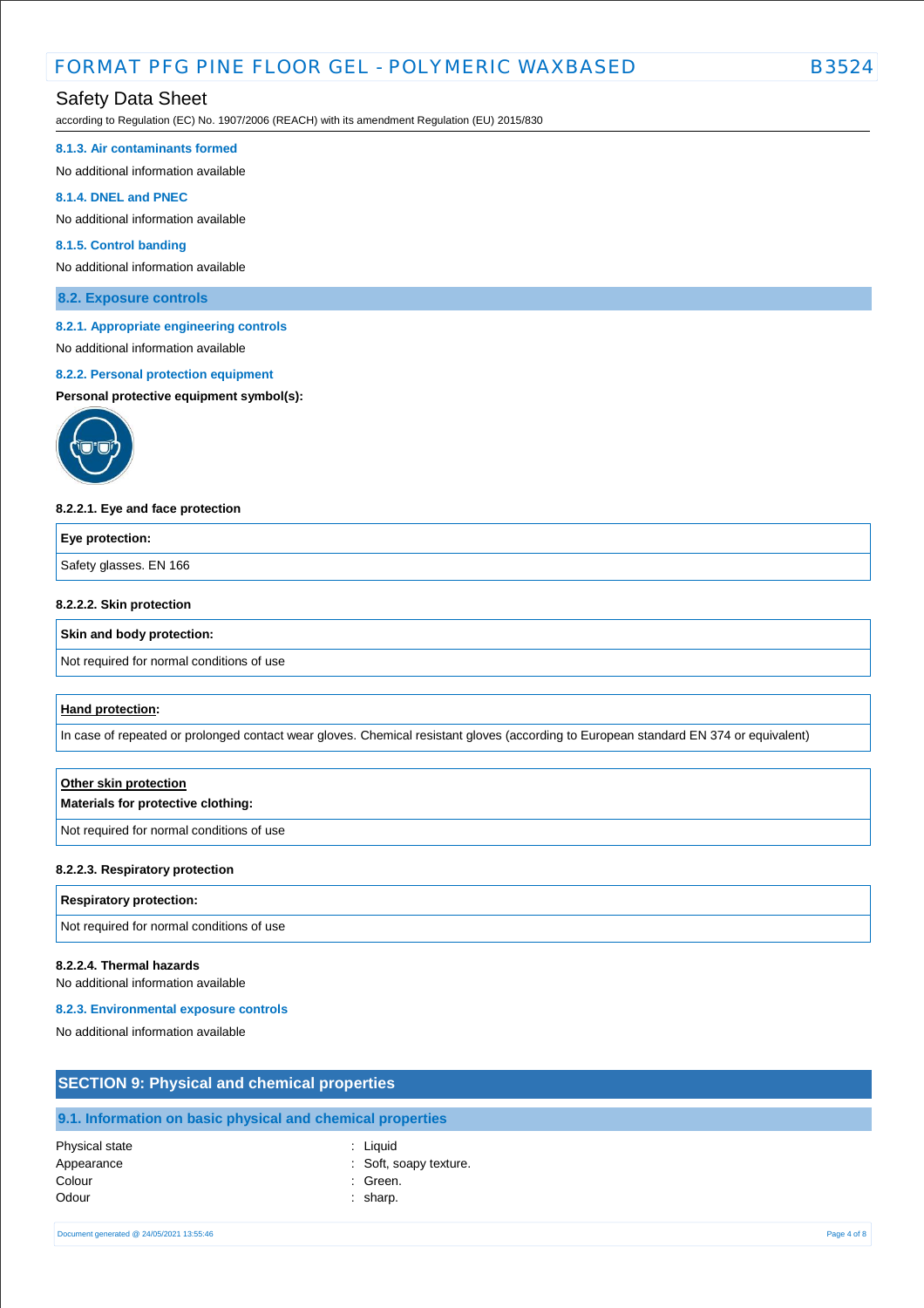according to Regulation (EC) No. 1907/2006 (REACH) with its amendment Regulation (EU) 2015/830

| Odour threshold<br>рH<br>Relative evaporation rate (butylacetate=1) |    | No data available<br>10.2<br>No data available |
|---------------------------------------------------------------------|----|------------------------------------------------|
| Melting point                                                       |    | No data available                              |
| Freezing point                                                      |    | No data available                              |
| Boiling point                                                       | ۰. | $\geq$ 100 °C                                  |
| Flash point                                                         |    | No data available                              |
| Auto-ignition temperature                                           |    | No data available                              |
| Decomposition temperature                                           |    | No data available                              |
| Flammability (solid, gas)                                           |    | No data available                              |
| Vapour pressure                                                     |    | No data available                              |
| Relative vapour density at 20 °C                                    |    | No data available                              |
| Relative density                                                    | ٠  | 0.99                                           |
| Solubility                                                          |    | Soluble in water.                              |
| Partition coefficient n-octanol/water (Log Pow)                     |    | No data available                              |
| Viscosity, kinematic                                                |    | No data available                              |
| Viscosity, dynamic                                                  |    | No data available                              |
| Explosive properties                                                |    | No data available                              |
| Oxidising properties                                                |    | No data available                              |
| <b>Explosive limits</b>                                             |    | No data available                              |

#### **9.2. Other information**

No additional information available

# **SECTION 10: Stability and reactivity**

### **10.1. Reactivity**

The product is non-reactive under normal conditions of use, storage and transport.

**10.2. Chemical stability**

Stable under normal conditions.

**10.3. Possibility of hazardous reactions**

No dangerous reactions known under normal conditions of use.

**10.4. Conditions to avoid**

None under recommended storage and handling conditions (see section 7).

**10.5. Incompatible materials**

None under normal use.

**10.6. Hazardous decomposition products**

Under normal conditions of storage and use, hazardous decomposition products should not be produced.

| <b>SECTION 11: Toxicological information</b> |                                              |             |  |
|----------------------------------------------|----------------------------------------------|-------------|--|
| 11.1 Information on toxicological effects    |                                              |             |  |
| Acute toxicity (oral)                        | : Not classified                             |             |  |
| Acute toxicity (dermal)                      | : Not classified                             |             |  |
| Acute toxicity (inhalation)                  | : Not classified                             |             |  |
| Skin corrosion/irritation                    | Not classified<br>÷<br>pH: 10.2              |             |  |
| Serious eye damage/irritation                | : Causes serious eye irritation.<br>pH: 10.2 |             |  |
| Respiratory or skin sensitisation            | Not classified<br>÷                          |             |  |
| Germ cell mutagenicity                       | Not classified                               |             |  |
| Document generated @ 24/05/2021 13:55:46     |                                              | Page 5 of 8 |  |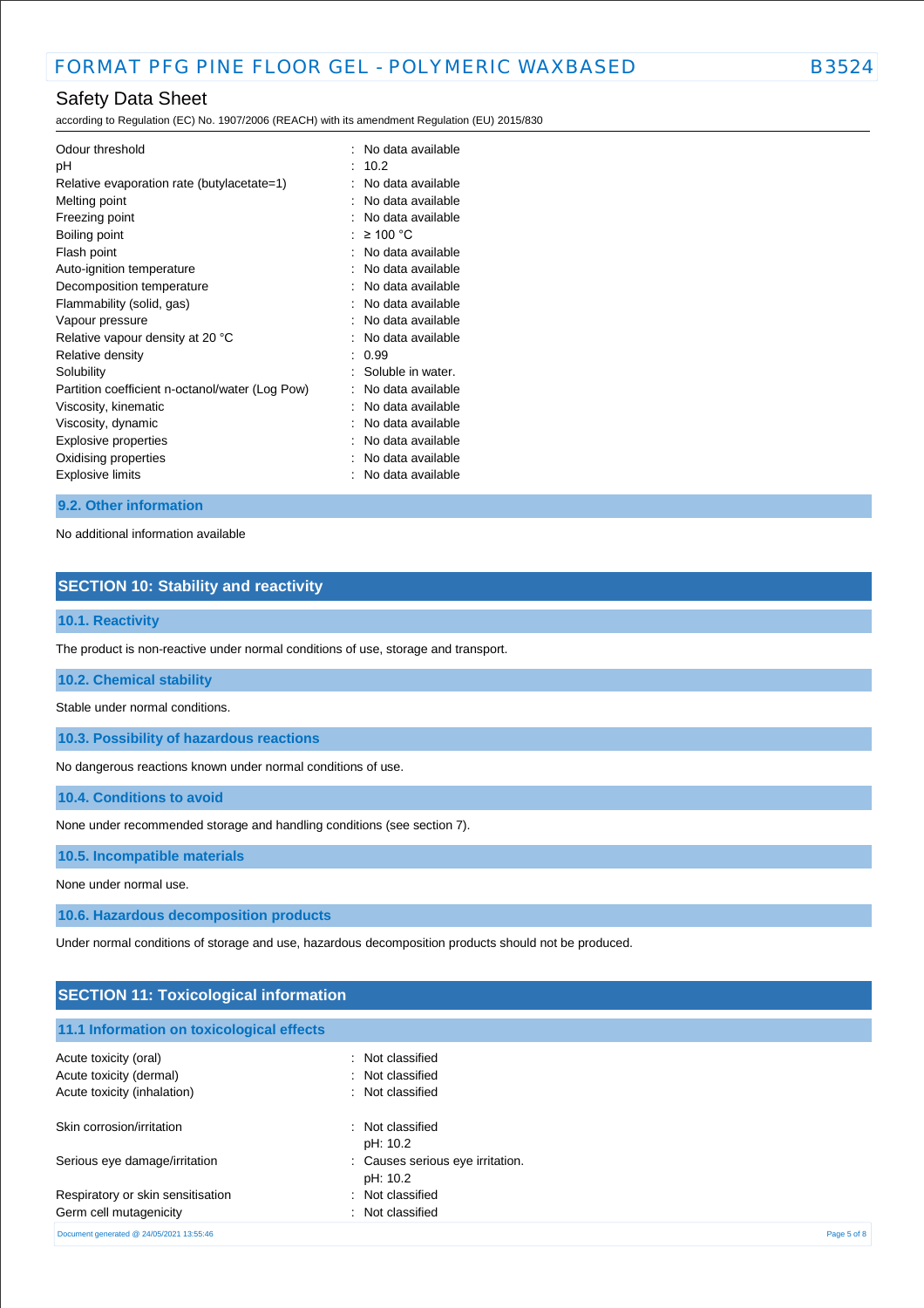# Safety Data Sheet

according to Regulation (EC) No. 1907/2006 (REACH) with its amendment Regulation (EU) 2015/830

| Carcinogenicity        | : Not classified |
|------------------------|------------------|
| Reproductive toxicity  | : Not classified |
| STOT-single exposure   | : Not classified |
| STOT-repeated exposure | : Not classified |
| Aspiration hazard      | : Not classified |

## **SECTION 12: Ecological information**

## **12.1. Toxicity**

| Hazardous to the aquatic environment, short-term | : Not classified |
|--------------------------------------------------|------------------|
| (acute)                                          |                  |
| Hazardous to the aquatic environment, long-term  | : Not classified |
| (chronic)                                        |                  |

| Alcohol Alkoxylate (166736-08-9) |                 |  |
|----------------------------------|-----------------|--|
| $ $ LC50 - Fish [1]              | $10 - 100$ mg/l |  |
| EC50 - Crustacea [1]             | $10 - 100$ mg/l |  |
| ErC50 other aquatic plants       | $10 - 100$ mg/l |  |

#### **12.2. Persistence and degradability**

### No additional information available

**12.3. Bioaccumulative potential**

No additional information available

#### **12.4. Mobility in soil**

No additional information available

**12.5. Results of PBT and vPvB assessment**

No additional information available

**12.6. Other adverse effects**

No additional information available

## **SECTION 13: Disposal considerations**

## **13.1. Waste treatment methods**

No additional information available

# **SECTION 14: Transport information**

In accordance with ADR / IMDG / IATA

| 14.1 UN number                                 |                                                          |             |
|------------------------------------------------|----------------------------------------------------------|-------------|
| UN-No. (ADR)<br>UN-No. (IMDG)<br>UN-No. (IATA) | : Not applicable<br>: Not applicable<br>: Not applicable |             |
| Document generated @ 24/05/2021 13:55:46       |                                                          | Page 6 of 8 |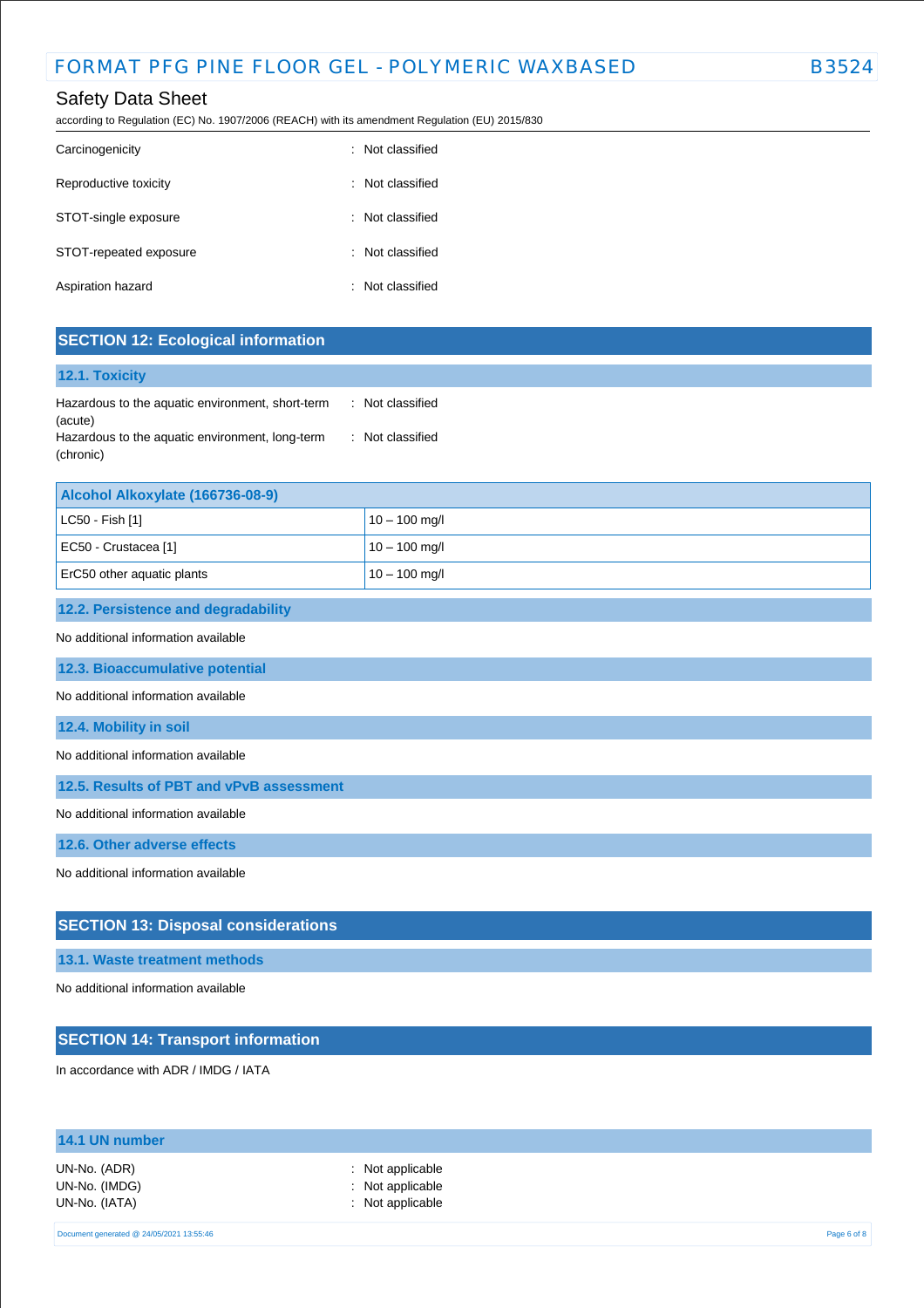# Safety Data Sheet

according to Regulation (EC) No. 1907/2006 (REACH) with its amendment Regulation (EU) 2015/830

| 14.2. UN proper shipping name                                                                                                                          |                                                                    |
|--------------------------------------------------------------------------------------------------------------------------------------------------------|--------------------------------------------------------------------|
| Proper Shipping Name (ADR)<br>Proper Shipping Name (IMDG)<br>Proper Shipping Name (IATA)                                                               | Not applicable<br>Not applicable<br>: Not applicable               |
| 14.3. Transport hazard class(es)                                                                                                                       |                                                                    |
| <b>ADR</b><br>Transport hazard class(es) (ADR)<br><b>IMDG</b><br>Transport hazard class(es) (IMDG)<br><b>IATA</b><br>Transport hazard class(es) (IATA) | : Not applicable<br>: Not applicable<br>: Not applicable           |
| 14.4. Packing group                                                                                                                                    |                                                                    |
| Packing group (ADR)<br>Packing group (IMDG)<br>Packing group (IATA)                                                                                    | Not applicable<br>Not applicable<br>Not applicable                 |
| <b>14.5. Environmental hazards</b>                                                                                                                     |                                                                    |
| Dangerous for the environment<br>Marine pollutant<br>Other information                                                                                 | : No<br><b>No</b><br>÷<br>: No supplementary information available |
| 14.6. Special precautions for user                                                                                                                     |                                                                    |
| <b>Overland transport</b><br>No data available<br><b>Transport by sea</b><br>No data available<br>Air transport<br>No data available                   |                                                                    |

**14.7. Transport in bulk according to Annex II of Marpol and the IBC Code**

Not applicable

## **SECTION 15: Regulatory information**

**15.1. Safety, health and environmental regulations/legislation specific for the substance or mixture**

### **15.1.1. EU-Regulations**

Contains no REACH substances with Annex XVII restrictions

Contains no substance on the REACH candidate list

Contains no REACH Annex XIV substances

Contains no substance subject to Regulation (EU) No 649/2012 of the European Parliament and of the Council of 4 July 2012 concerning the export and import of hazardous chemicals.

Contains no substance subject to Regulation (EU) No 2019/1021 of the European Parliament and of the Council of 20 June 2019 on persistent organic pollutants

Allergenic fragrances > 0,01%:

D-LIMONENE

| Detergent Regulation (648/2004/EC): Labelling of contents:                                    |               |  |
|-----------------------------------------------------------------------------------------------|---------------|--|
| <b>Component</b>                                                                              | $\frac{9}{6}$ |  |
| non-ionic surfactants                                                                         | $< 5\%$       |  |
| reaction mass of 5-chloro-2-methyl-2H-isothiazol-3-one and 2-methyl-2H-isothiazol-3-one (3:1) |               |  |